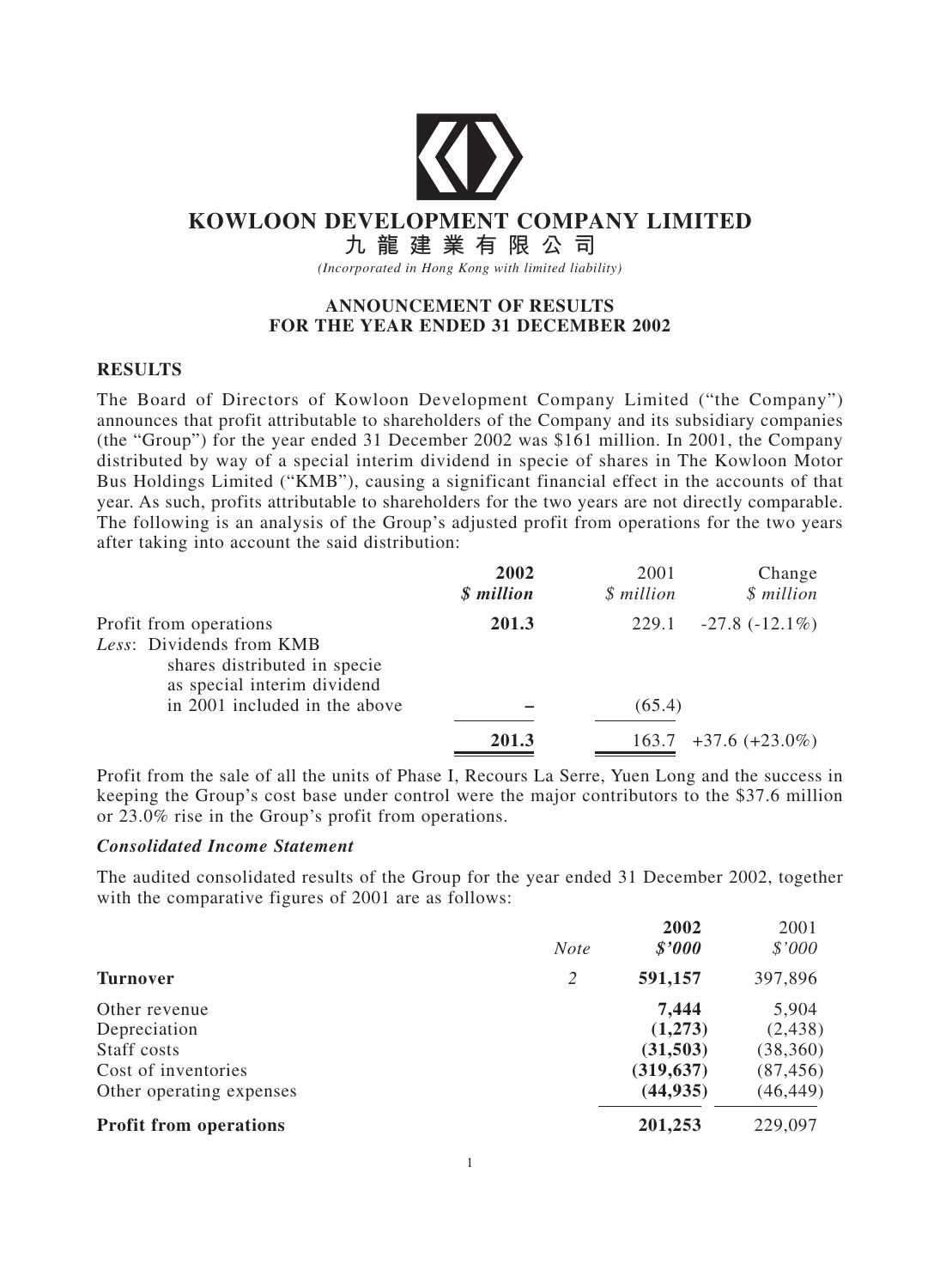| Finance costs                                                                                                                                                                       |                | (7,580)    | (10,036)    |
|-------------------------------------------------------------------------------------------------------------------------------------------------------------------------------------|----------------|------------|-------------|
| Share of profits less losses/(losses less profits)<br>of associated companies                                                                                                       |                | 2,373      | (416)       |
| Profit on disposal of investment in a subsidiary company                                                                                                                            |                | 49         |             |
| Profit on disposal of investment in associated companies<br>Impairment loss on goodwill of an associated company<br>previously charged against investment revaluation               |                | 589        | 688         |
| reserve                                                                                                                                                                             |                | (4,000)    | (15,292)    |
| Impairment loss on investment in an associated company                                                                                                                              |                |            | (1,967)     |
| Loss on disposal of investment in non-trading securities                                                                                                                            |                | (4,792)    | (3,157)     |
| Loss on disposal of investment properties<br>Investment revaluation reserve transferred upon                                                                                        |                |            | (243, 119)  |
| distribution of KMB shares                                                                                                                                                          |                |            | 1,128,145   |
| Stamp duty incurred for distribution of KMB shares                                                                                                                                  |                |            | (3,013)     |
| <b>Profit before taxation</b>                                                                                                                                                       |                | 187,892    | 1,080,930   |
| Taxation                                                                                                                                                                            | $\mathfrak{Z}$ | (25,326)   | (21, 134)   |
| <b>Profit after taxation</b>                                                                                                                                                        |                | 162,566    | 1,059,796   |
| Minority interests                                                                                                                                                                  |                | (1, 541)   | (1, 584)    |
| <b>Profit attributable to shareholders</b>                                                                                                                                          |                | 161,025    | 1,058,212   |
| Dividends attributable                                                                                                                                                              |                |            |             |
| Special interim dividend in specie declared and<br>distributed in 2001 in the proportion of 4<br>KMB shares for every 37 shares<br>Interim dividend paid of 5 cents (2001: 4 cents) |                |            | 1,354,550   |
| per share                                                                                                                                                                           |                | 24,188     | 19,351      |
| Final dividend proposed after the balance sheet date                                                                                                                                |                |            |             |
| of 20 cents (2001: 18 cents) per share                                                                                                                                              |                | 96,754     | 87,078      |
|                                                                                                                                                                                     |                | 120,942    | 1,460,979   |
| <b>Earnings per share</b>                                                                                                                                                           | $\overline{4}$ |            |             |
| <b>Basic</b>                                                                                                                                                                        |                | 33.3 cents | 218.7 cents |
| Diluted                                                                                                                                                                             |                | 33.3 cents | 217.4 cents |
|                                                                                                                                                                                     |                |            |             |

*Notes:*

#### **1 Basis of preparation**

The financial statements for the year ended 31 December 2002 have been prepared in accordance with all applicable Statements of Standard Accounting Practice and Interpretations issued by the Hong Kong Society of Accountants, accounting principles generally accepted in Hong Kong and the requirements of the Hong Kong Companies Ordinance. The measurement basis used is historical cost modified by the revaluation of investment properties, and the marking to market of certain investments in securities.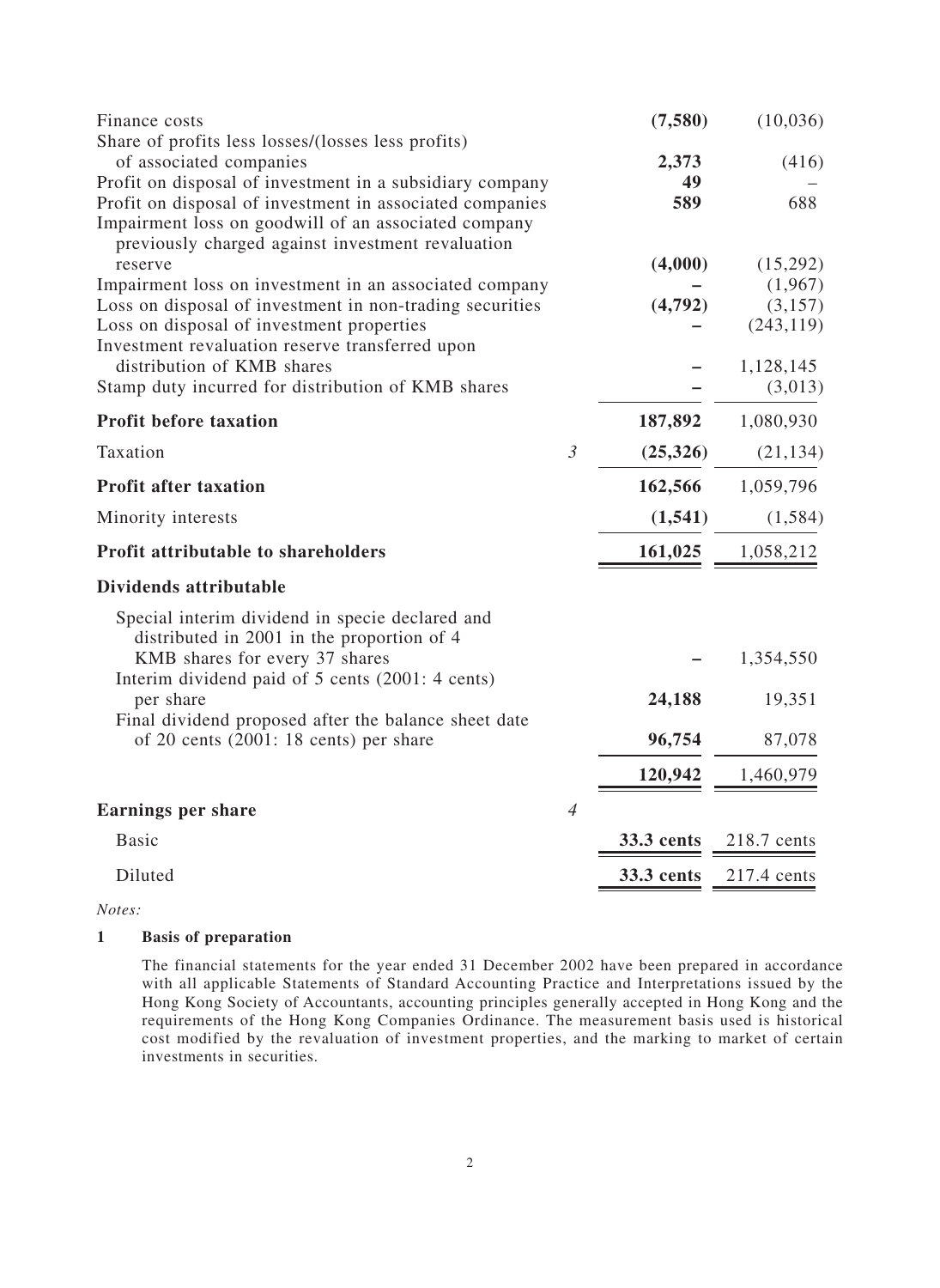### **2 Segment information**

|     |                                                                           | <b>Group turnover</b>     |                            | <b>Contribution to Group</b><br>operating profit |                                             |
|-----|---------------------------------------------------------------------------|---------------------------|----------------------------|--------------------------------------------------|---------------------------------------------|
|     |                                                                           | 2002<br>\$'000            | 2001<br>\$'000             | 2002<br>\$'000                                   | 2001<br>\$'000                              |
| (a) | <b>Business segments</b>                                                  |                           |                            |                                                  |                                             |
|     | Continuing operations:                                                    |                           |                            |                                                  |                                             |
|     | Property investment<br>Property development<br>Investments in non-trading | 183,586<br>294,058        | 210,126                    | 173,930<br>25,255                                | 193,876<br>(9,931)                          |
|     | securities<br>Securities trading<br>Film distribution                     | 2,815<br>78,322<br>16,429 | 76,541<br>41,163<br>24,179 | 2,701<br>1,956<br>10,902                         | 69,357<br>4,949<br>12,199                   |
|     | Other business                                                            | 13,198                    | 17,226                     | 4,617                                            | (1,690)                                     |
|     | Discontinued operations:                                                  | 588,408                   | 369,235                    | 219,361                                          | 268,760                                     |
|     | Trading of goods                                                          | 2,749                     | 28,661                     | (98)                                             | (3,934)                                     |
|     |                                                                           | 591,157                   | 397,896                    | 219,263                                          | 264,826                                     |
|     | Unallocated group expenses                                                |                           |                            | (18,010)                                         | (35, 729)                                   |
|     | Profit from operations                                                    |                           |                            | 201,253                                          | 229,097                                     |
|     |                                                                           |                           |                            | <b>Group turnover</b>                            |                                             |
|     |                                                                           |                           |                            | 2002<br>\$'000                                   | 2001<br>$$'000$                             |
| (b) | Geographical segments                                                     |                           |                            |                                                  |                                             |
|     | Hong Kong<br>Asia<br>North America<br>Europe<br>Others                    |                           |                            | 558,832<br>3,168<br>12,201<br>16,676<br>280      | 331,874<br>26,521<br>30,695<br>8,384<br>422 |
|     |                                                                           |                           |                            | 591,157                                          | 397,896                                     |
|     |                                                                           |                           |                            |                                                  |                                             |

Contribution to profit from operations by geographical segments has not been presented as majority of the operating profit is derived in Hong Kong.

#### **3 Taxation**

|                                                     | 2002<br>\$'000 | 2001<br>\$'000 |
|-----------------------------------------------------|----------------|----------------|
| Group – Hong Kong                                   | 24,480         | 21,615         |
| Associated companies<br>- Hong Kong<br>$-$ Overseas | 201<br>645     | 165<br>(646)   |
|                                                     | 25,326         | 21,134         |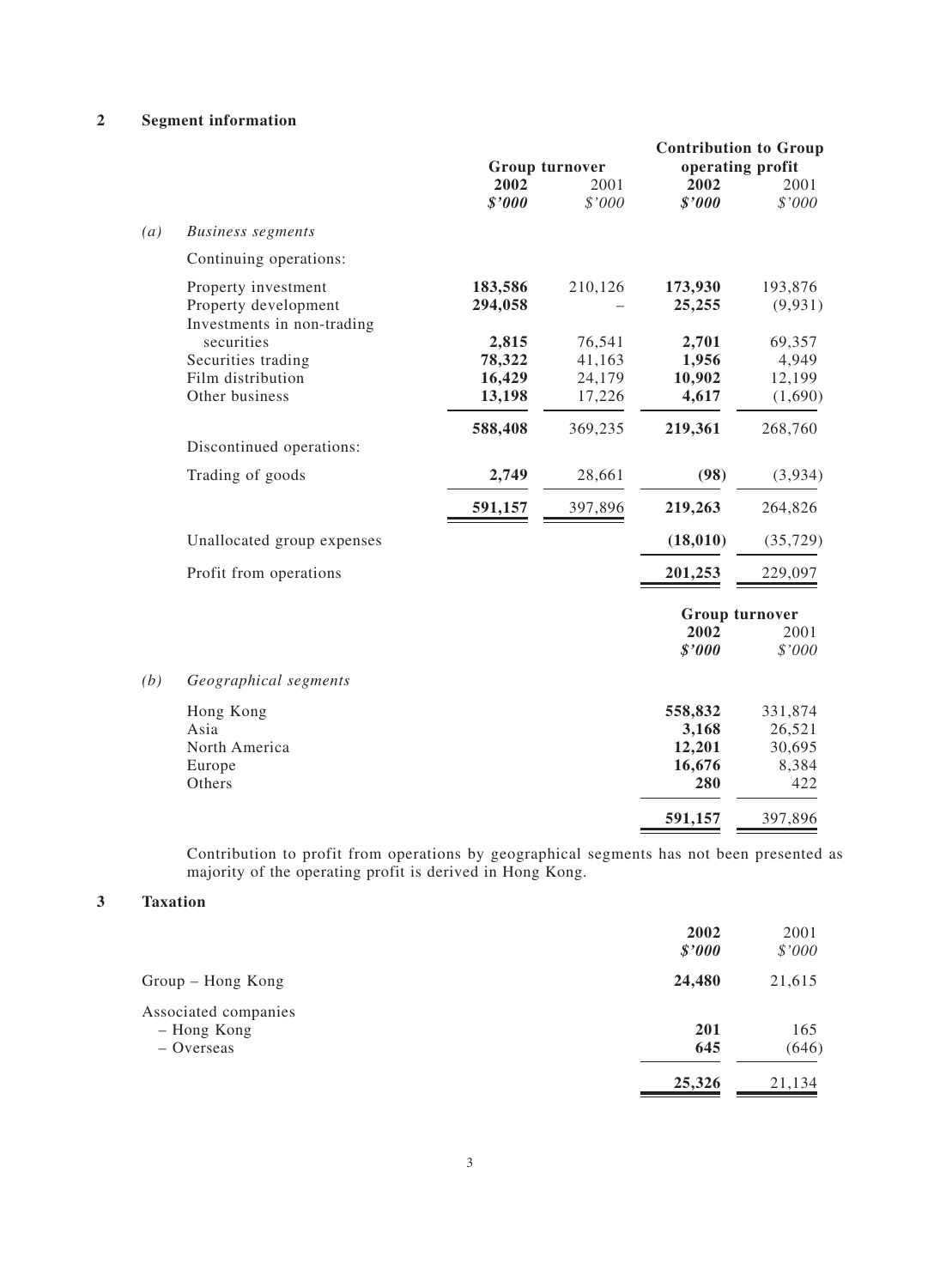Hong Kong profits tax has been provided for at the rate of 16% on the estimated assessable profits. Overseas taxation has been provided for at the applicable tax rates ruling in the respective jurisdictions.

#### **4 Earnings per share**

#### *(a) Basic earnings per share*

The calculation of basic earnings per share is based on the profit attributable to ordinary shareholders of \$161,024,715 (2001: \$1,058,212,435) and 483,767,850 ordinary shares (2001: 483,767,850 ordinary shares) in issue during the year.

#### *(b) Diluted earnings per share*

The calculation of diluted earnings per share is based on the profit attributable to ordinary shareholders of \$161,024,715 (2001: \$1,058,212,435) and the weighted average of 483,898,016 ordinary shares (2001: 486,822,312 ordinary shares) after adjusting for the effects of dilutive potential ordinary shares in respect of share options granted.

#### **5 Capital commitments**

Capital commitments outstanding at 31 December not provided for in the accounts were as follows:

|                                   | 2002<br>\$2000 | 2001<br>\$'000 |
|-----------------------------------|----------------|----------------|
| Contracted for                    | 141,750        |                |
| Authorized but not contracted for |                | 2,500          |

#### **6 Commitments**

Commitments outstanding at 31 December on future property development expenditure not provided for in the accounts were as follows:

|                                   | 2002<br>\$2000 | 2001<br>\$'000 |
|-----------------------------------|----------------|----------------|
| Contracted for                    | 81,299         | 36,820         |
| Authorized but not contracted for | 405,720        | 117,023        |

### **DIVIDENDS**

The Board of Directors recommends the payment of a final dividend of  $\varphi$ 20 (2001 :  $\varphi$ 18) per share for the financial year ended 31 December 2002 to shareholders whose names appear on the Register of Members of the Company on 21 May 2003. The proposed final dividend is expected to be paid on 22 May 2003 following approval at the Annual General Meeting to be held on 21 May 2003. The final dividend together with the interim dividend of  $\varphi$ 5 per share paid on 16 October 2002, gives an aggregate dividend of  $\varphi$ 25 per share for the year, resulting in a total dividend payment of \$120.9 million. The dividend per share paid in 2001 was \$3.02 representing a special interim dividend in specie of 4 shares of KMB for every 37 shares of the Company held (equivalent to a dividend of \$2.8 per share), a second interim dividend of  $\varphi$ 4 and a final dividend of  $\varphi$ 18 per share.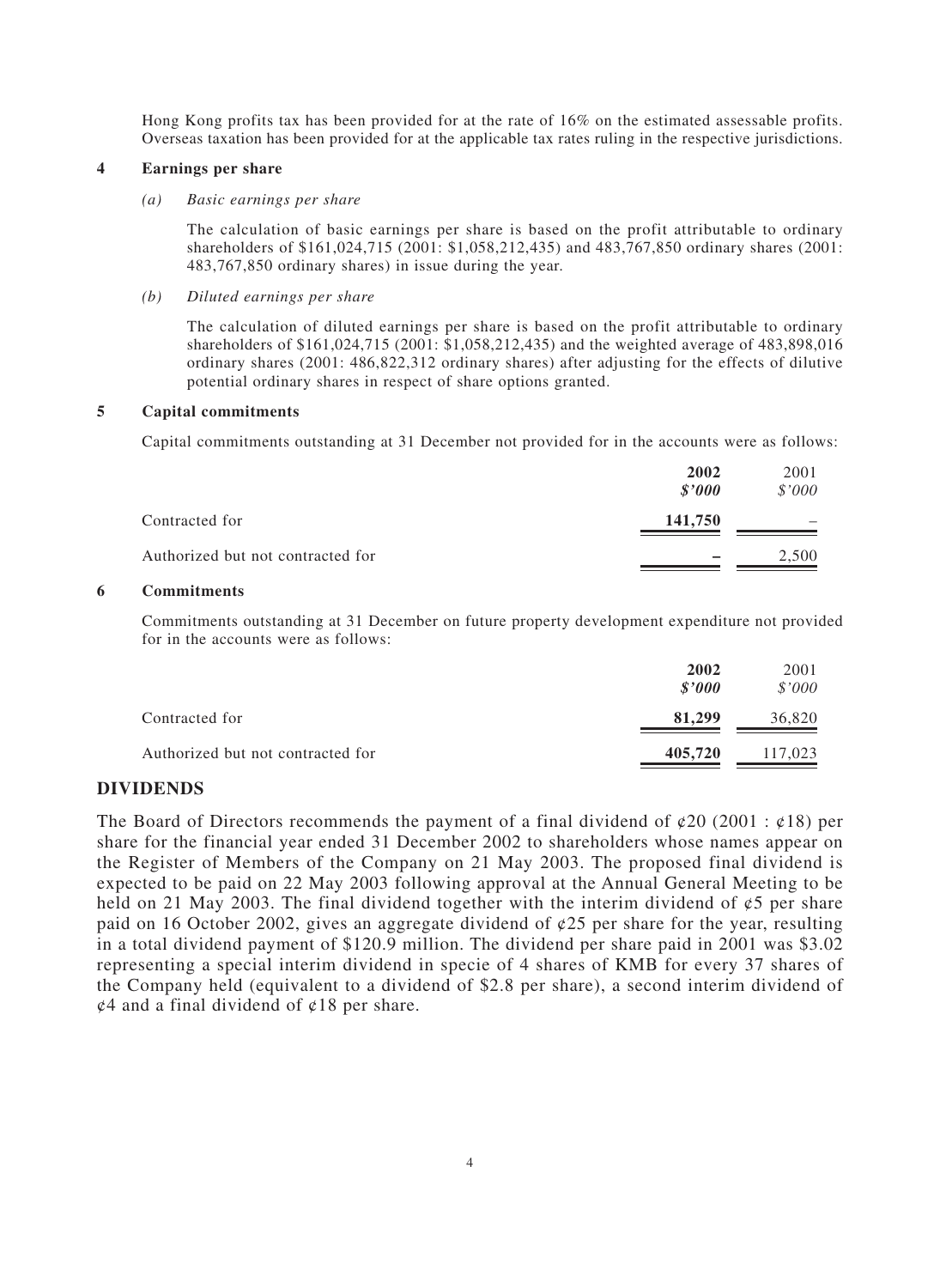## **CLOSURE OF REGISTER OF MEMBERS**

The Register of Members of the Company will be closed from Tuesday, 13 May 2003 to Wednesday, 21 May 2003, both dates inclusive, during which period no transfer of shares will be registered. To qualify for the final dividend, all transfers accompanied by the relevant share certificates must be lodged with the Company's Registrars, Computershare Hong Kong Investor Services Limited, at Shops 1712-6, 17th Floor, Hopewell Centre, 183 Queen's Road East, Wanchai, Hong Kong not later than 4:00 p.m. on Monday, 12 May 2003.

## **CHANGE OF CONTROL AND MANAGEMENT**

Intellinsight Holdings Limited ("IHL"), a wholly-owned subsidiary of Polytec Holdings International Limited ("Polytec"), acquired 51.5% of the shares of the Company on 18 December 2001 and made a mandatory unconditional cash offer for the remaining shares and share options of the Company in January 2002. Although less than 25% of the shares of the Company were in public hands when the offer closed on 7 February 2002, IHL reduced its holding in the Company by May 2002 to 353,023,083 shares or 72.97% by way of a series of placing of shares to independent third parties, thereby fulfilling the minimum public float requirement of the Rules Governing the Listing of Securities on The Stock Exchange of Hong Kong Limited ("Listing Rules").

Reflecting the change of control of the Company, 9 new directors, including myself, were appointed on 16 January 2002 and all except one of the former directors had resigned by April 2002.

## **BUSINESS REVIEW**

Since the change of management in the beginning of 2002, the Group's business has focused mainly on property development and investment.

In line with the Group's new business focus, the Group disposed of its 50% interests in Harvest City Limited, a company engaged in the provision of bus services in China, at a consideration of \$25.5 million in March 2002, and also its 80% interest in KDC Prologue Limited, which was engaged in shoe-making machinery trading, in July 2002 at a nominal value.

During the year, the Group increased the developable floor area of its landbank by approximately 2 million sq.ft. (for residential or retail and residential development) through the acquisition of a portfolio of property interests at an aggregate cost of \$857.1 million from Polytec. The transaction, being both a discloseable and connected party transaction, was approved by independent shareholders on 15 April 2002. This substantial increase in size of the landbank has secured opportunities for development and expansion for the next four to five years. Furthermore, in August 2002, the Group was awarded a joint venture residential project by the Urban Renewal Authority for a site at 33 Ka Wai Man Road, Kennedy Town with over 78,000 sq.ft. developable floor area.

Apart from the above, the Group has also actively expanded its portfolio of quality investment properties by acquiring retail space in the Commercial Podium of Mandarin Plaza (also known as New Mandarin Plaza) in Tsimshatsui East in March 2002 and retail shops in the shopping arcade of Sino Centre, Mongkok in June 2002.

A substantial portion of the Group's profit arises from steady and recurring rental income from the Group's investment properties. The investment property portfolio consists of 574,000 sq.ft. of retail, office and residential properties as well as over 300 carparking spaces.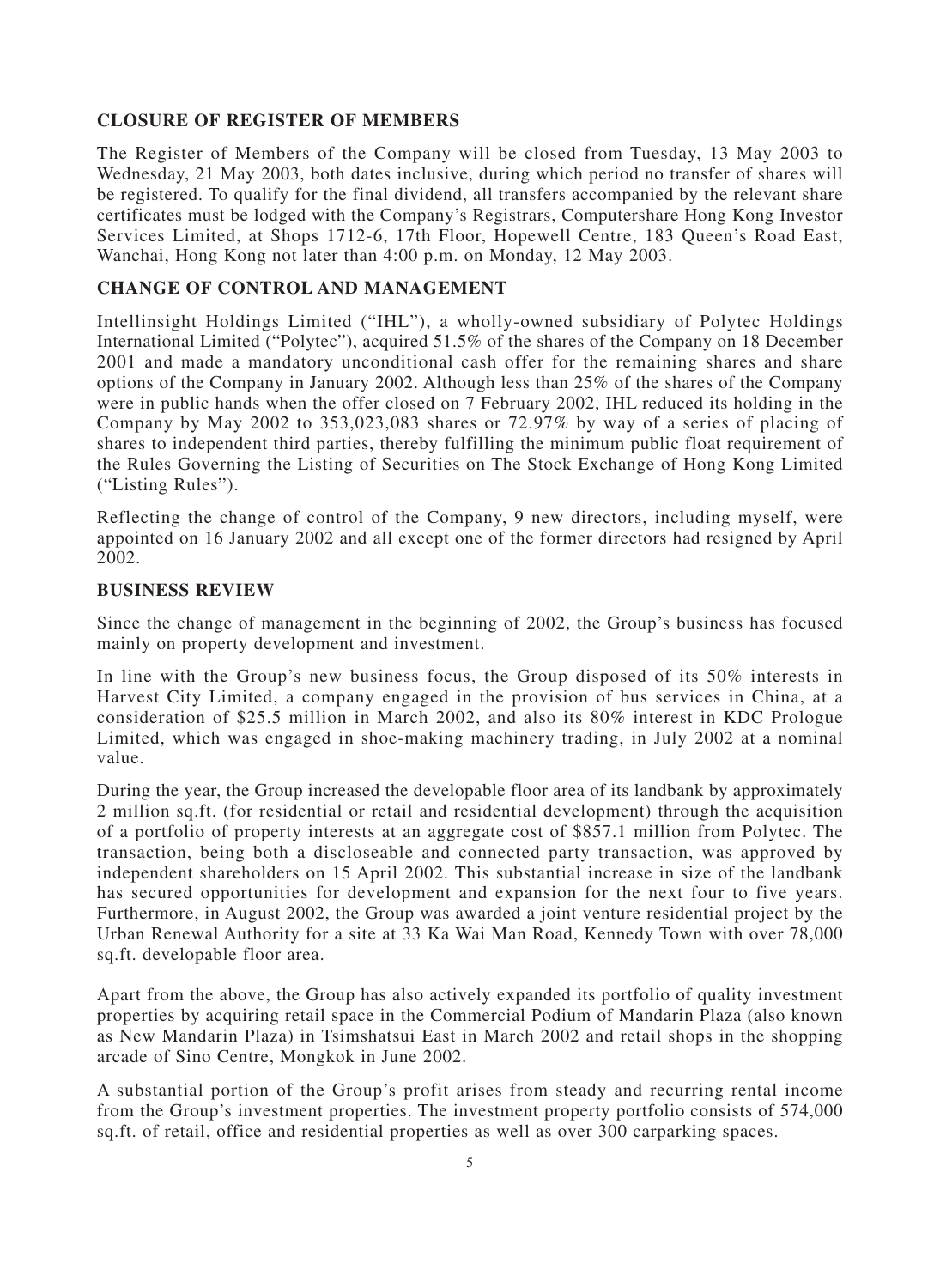Net profits from property development for 2002 related primarily to the completion and sale of 104 residential units and 91 carparking spaces of Phase I of Recours La Serre in Yuen Long.

## **FINANCIAL REVIEW**

## *Financial Resources and Bank Borrowings*

As at 31 December 2002, the Group's total bank borrowings amounted to \$1,523 million (2001: \$302 million). The significant increase in bank borrowings during 2002 was due to the acquisition of the portfolio of property interests from Polytec, the retail space on the 1st Floor of New Mandarin Plaza, the retail shops in Sino Centre and the development expenditure incurred on the Group's property interests. The debt to equity ratio increased from 10% to 47%. With the completion of the acquisition of The Bonham Mansion in early 2003 and the commencement of construction works of the Group's development projects, an increase in the Group's gearing ratio is expected but will be maintained at a level appropriate to the Group's business.

The Group had committed undrawn bank facilities of approximately \$570 million as at 31 December 2002 which is sufficient to fulfill its obligations and commitments in the coming year. Pre-sales of the Group's development projects and re-sale of The Bonham Mansion are expected to generate cash inflows during 2003.

## *Interest Rate and Currency Exposure*

Bank facilities are arranged on both medium and short-term bases and are geared to the Group's funding needs. All bank borrowings are arranged on a floating rate basis. Management is closely monitoring the Group's exposure to interest rate risks and is considering hedging some of the Group's bank borrowings to take advantage of the existing low interest rate environment. The Group has no significant exposure to currency risk as most of the Group's core activities are carried out in Hong Kong and transactions are denominated in local currency.

## *Pledge of Assets*

As at 31 December 2002, properties of the Group with an aggregate carrying value of approximately \$3,377 million were pledged to banks under fixed charges to secure general banking facilities granted to the Group.

## *Contingent Liabilities*

The Group has given guarantees in the amount of \$7 million to an insurance company in respect of performance bonds entered into by certain associated companies.

## **STAFF REMUNERATION AND TRAINING**

The Group (excluding associated companies) employed around 130 employees at the year end date. The Group provides medical benefits and retirement schemes to all employees who are rewarded on a performance related basis. Apart from joining in-house training courses, employees can also apply for sponsorship when they enroll in job-related or professional training courses to enhance their competence. The Company has a share option scheme which was approved by shareholders on 19 June 2000. However, in light of changes made to Chapter 17 of the Listing Rules, the Company will seek shareholders' approval at an extraordinary general meeting to be held on 21 May 2003 to terminate the existing share option scheme and to adopt a new share option scheme that fully complies with the Listing Rules.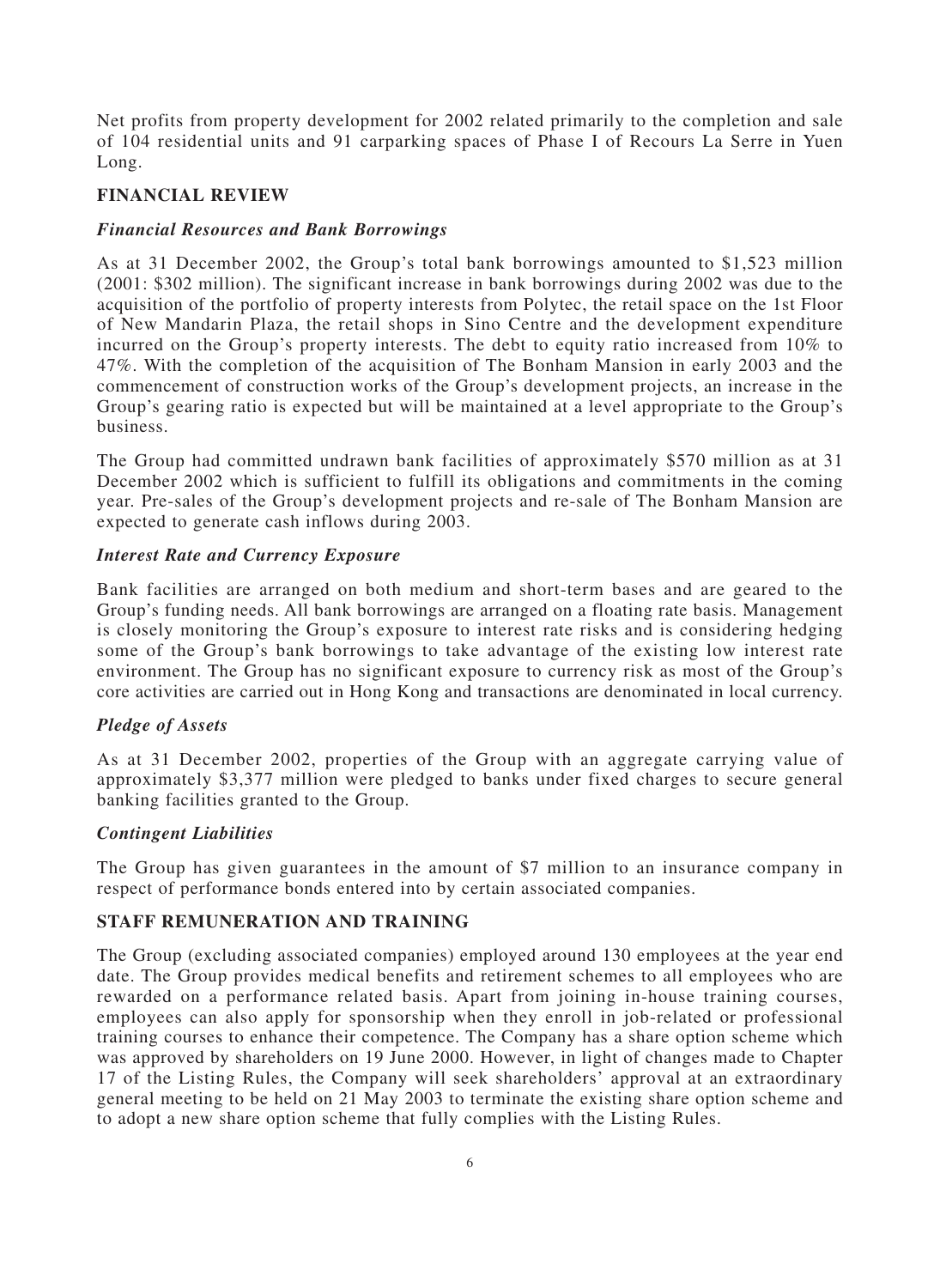### **PROSPECTS**

In light of the global economic downturn, continuing high rate of unemployment and deflation, Hong Kong is now facing unprecedented challenges. Global economic volatility is expected to continue to affect the economy of Hong Kong. Amidst these difficulties, the Group's management team and employees are ready to face the challenges ahead with confidence and dedication, and to explore new business opportunities for future growth.

With steady rental income from investment properties, the Group will strive to ensure that the occupancy of its investment properties is maintained at a satisfactory level. With regard to property sales, residential units of The Bonham Mansion at 63 Bonham Road will be launched to the market at an appropriate time in the first half of 2003; while the residential project at 12 North Street, Kennedy Town will be completed in the 4th quarter of 2003 and its units will be offered for sale in the market in the latter half of the same year. The Group will also continue to strengthen its portfolio of development and investment properties by acquiring properties with good development potential or steady returns.

Despite unfavourable conditions, the Group has been able to achieve a satisfactory performance for the year under review. I would like to take this opportunity to extend my heartfelt thanks to my fellow Directors and all staff members of the Group for their hard work and support during the year.

## **OTHER INFORMATION**

### *Purchase, Sale or Redemption of Shares*

There was no purchase, sale or redemption by the Company, or any of its subsidiary companies, of the Company's shares during the year.

### *Compliance with the Code of Best Practice*

No director is aware of any information that would reasonably indicate that the Company was not in compliance with the Code of Best Practice, as set out in Appendix 14 of the Listing Rules, at any time during the year.

A detailed announcement of results containing all the information required by paragraphs 45(1) to 45(3) of Appendix 16 of the Listing Rules will be published on the websites of The Stock Exchange of Hong Kong Limited *(www.hkex.com.hk)* and the Group *(www.kdc.com.hk)* in due course.

> By Order of the Board **Or Wai Sheun** *Chairman*

Hong Kong, 9 April 2003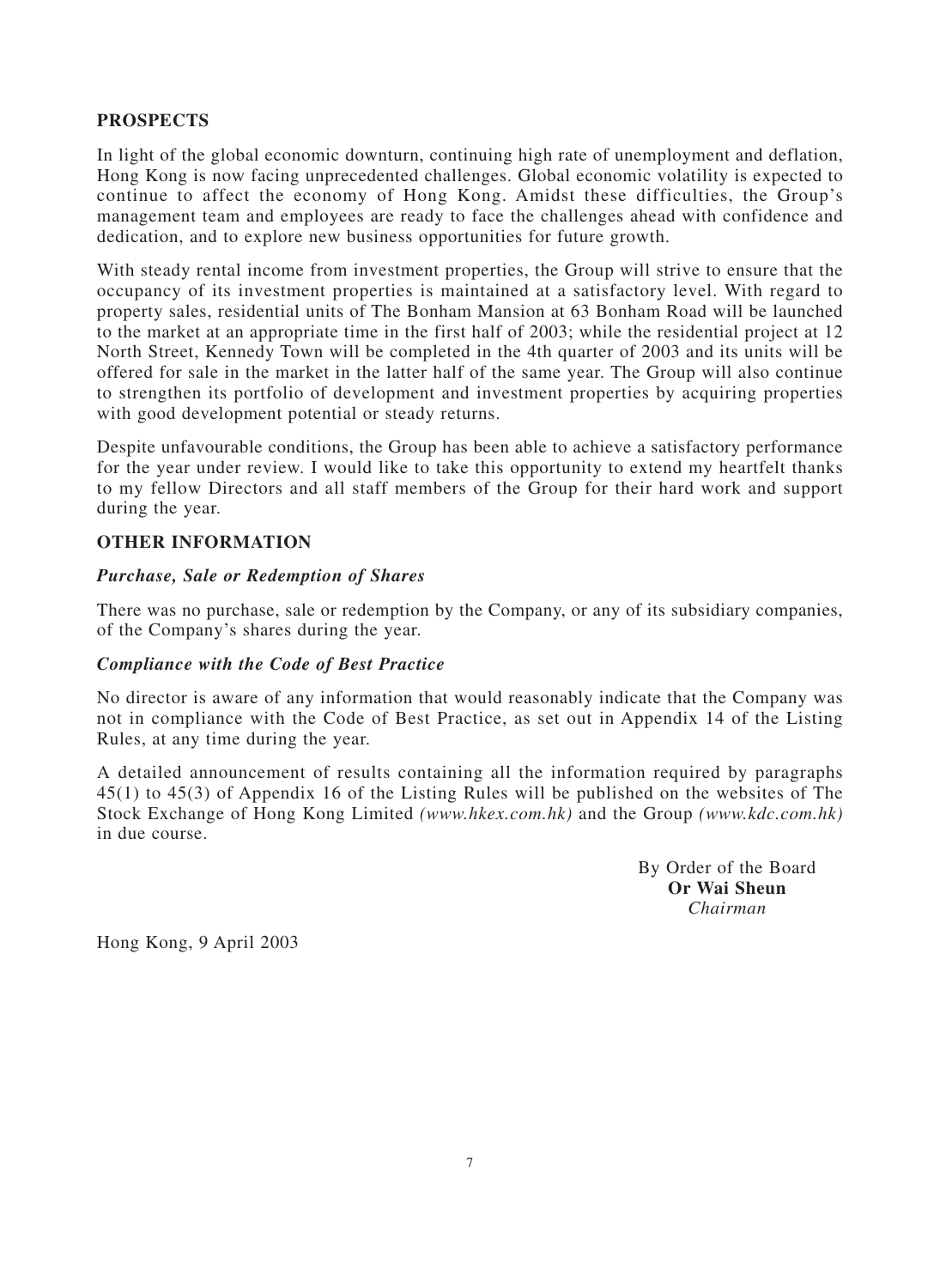### **NOTICE OF ANNUAL GENERAL MEETING**

**NOTICE IS HEREBY GIVEN** that the Annual General Meeting of the Company will be held at the Crystal Ballroom, Basement 3, Holiday Inn Golden Mile Hong Kong, 50 Nathan Road, Kowloon, Hong Kong on Wednesday, 21 May 2003 at 11:00 a.m. for the following purposes:

- (1) To receive and consider the audited accounts and the reports of the directors and auditors for the year ended 31 December 2002.
- (2) To declare a final dividend.
- (3) To elect directors and to fix their remuneration.
- (4) To appoint auditors and to authorise the directors to fix their remuneration.

As special business, to consider and, if thought fit, to pass the following resolutions as Ordinary Resolutions:

- (5) **THAT:**
	- (A) subject to paragraph (C), the exercise by the directors of the Company during the Relevant Period of all the powers of the Company to allot, issue and deal with additional shares in the capital of the Company and to make or grant offers, agreements and options which might require the exercise of such power be generally and unconditionally approved;
	- (B) the approval in paragraph (A) shall authorise the directors of the Company during the Relevant Period to make or grant offers, agreements and options which might require the exercise of such power after the end of the Relevant Period;
	- (C) the aggregate nominal amount of share capital allotted or agreed conditionally or unconditionally to be allotted (whether pursuant to an option or otherwise) by the directors of the Company pursuant to the approval in paragraph (A), otherwise than pursuant to (i) a Rights Issue, (ii) the exercise of options granted under any share option scheme adopted by the Company or (iii) any scrip dividend or similar arrangement providing for the allotment of shares in lieu of the whole or part of a dividend on shares of the Company in accordance with the Articles of Association of the Company, shall not exceed the aggregate of (aa) 20% of the aggregate nominal amount of the share capital of the Company in issue at the date of passing this Resolution plus (bb) (if the directors of the Company are so authorised by a separate ordinary resolution of the shareholders of the Company) the aggregate nominal amount of share capital of the Company repurchased by the Company subsequent to the passing of this Resolution (up to a maximum equivalent to 10% of the aggregate nominal amount of the share capital of the Company in issue at the date of passing this Resolution), and the said approval shall be limited accordingly; and
	- (D) for the purpose of this Resolution:

"Relevant Period" means the period from the passing of this Resolution until whichever is the earliest of:

- (i) the conclusion of the next annual general meeting of the Company;
- (ii) the expiration of the period within which the next annual general meeting of the Company is required by law to be held; and
- (iii) the revocation or variation of the authority given under this Resolution by ordinary resolution of the shareholders in general meeting; and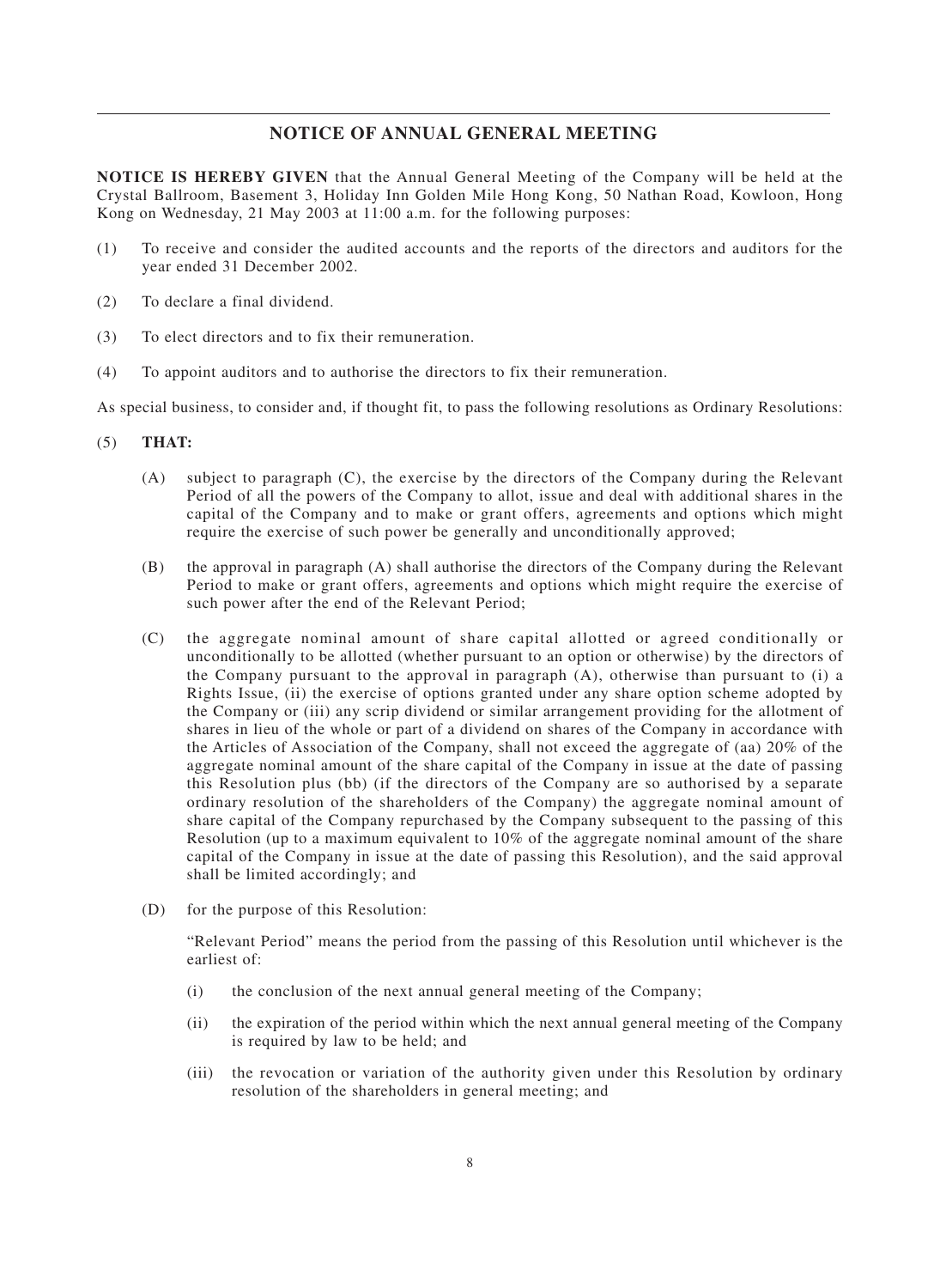"Rights Issue" means an offer of shares open for a period fixed by the directors of the Company to holders of shares of the Company or any class thereof on the register on a fixed record date in proportion to their then holdings of such shares or class thereof (subject to such exclusion or other arrangements as the directors of the Company may deem necessary or expedient in relation to fractional entitlements or having regard to any restrictions or obligations under the laws of, or the requirements of any recognised regulatory body or any stock exchange in, Hong Kong or any territory outside Hong Kong).

#### (6) **THAT:**

- (A) subject to paragraph (B) below, the exercise by the directors of the Company during the Relevant Period of all the powers of the Company to purchase shares of the Company be generally and unconditionally approved;
- (B) the aggregate nominal amount of shares which may be purchased on The Stock Exchange of Hong Kong Limited or any other stock exchange on which the securities of the Company may be listed and which is recognised for this purpose by the Securities and Futures Commission of Hong Kong and The Stock Exchange of Hong Kong Limited under the Hong Kong Code on Share Repurchases pursuant to the approval in paragraph (A) above shall not exceed 10% of the aggregate nominal amount of the share capital of the Company in issue at the date of passing this Resolution and the said approval shall be limited accordingly;
- (C) for the purpose of this Resolution:

"Relevant Period" means the period from the passing of this Resolution until whichever is the earliest of:

- (i) the conclusion of the next annual general meeting of the Company;
- (ii) the expiration of the period within which the next annual general meeting of the Company is required by law to be held; and
- (iii) the revocation or variation of the authority given under this Resolution by ordinary resolution of the shareholders in general meeting.
- (7) **THAT** the directors of the Company be authorised to exercise the powers of the Company referred to in paragraph (A) of the resolution set out in item (5) in the Notice of this Meeting in respect of the share capital of the Company referred to in sub-paragraph (bb) of paragraph (C) of such resolution.

By Order of the Board **Wai Yuk Hing, Monica** *Company Secretary*

#### Hong Kong, 9 April 2003

*Notes:*

- (a) The Register of Members of the Company will be closed from Tuesday, 13 May 2003 to Wednesday, 21 May 2003, both dates inclusive, during which period no transfer of shares will be registered. To qualify for the final dividend, all transfers accompanied by the relevant share certificates must be lodged with the Company's Registrars, Computershare Hong Kong Investor Services Limited at Shops 1712–6, 17th Floor, Hopewell Centre, 183 Queen's Road East, Wanchai, Hong Kong not later than 4:00 p.m. on Monday, 12 May 2003.
- (b) Every member entitled to attend and vote at the above meeting is entitled to appoint one or more proxies to attend and, on a poll, vote instead of him. A proxy need not be a member of the Company.